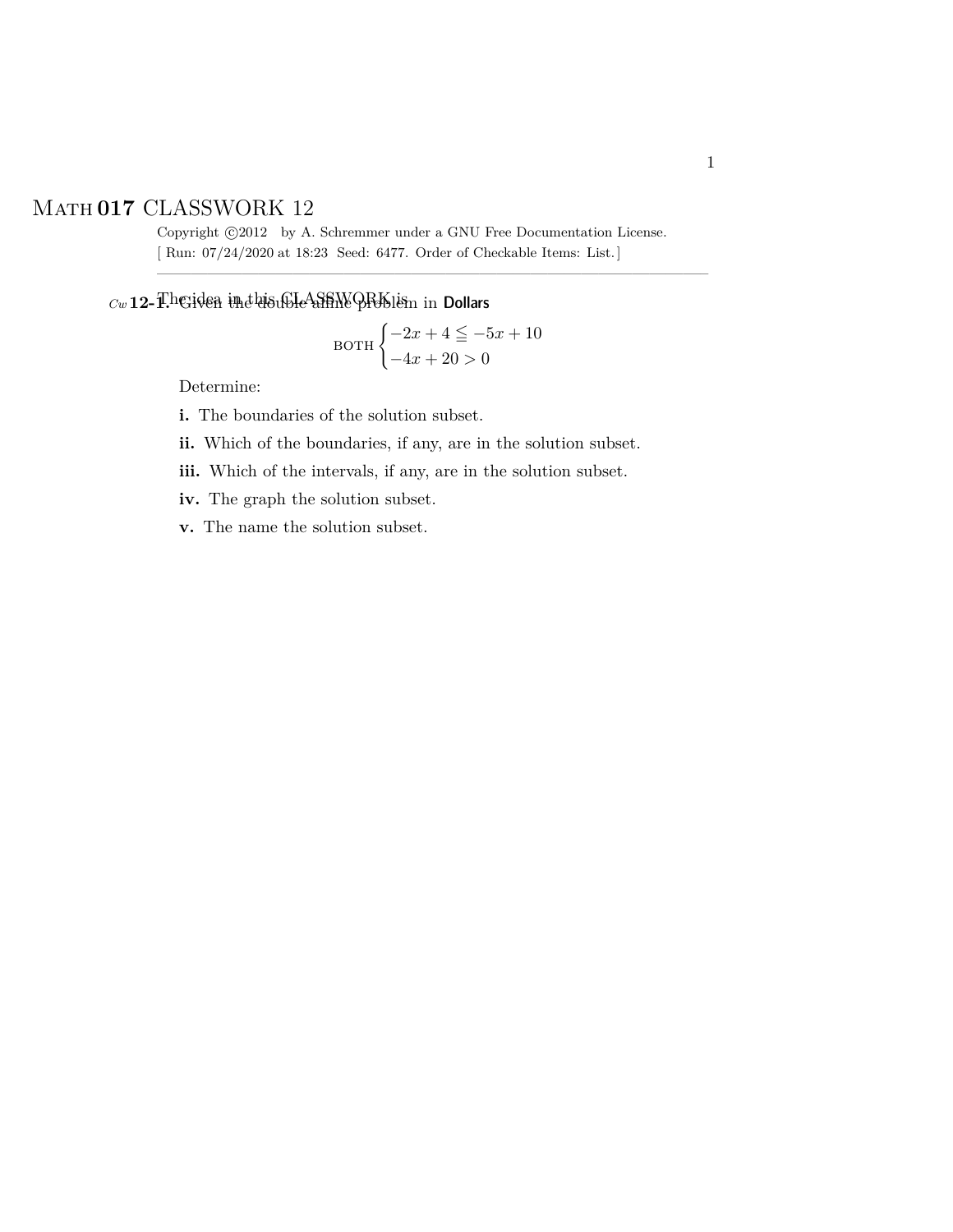*Cw* **12-2.** Given the double affine problem in Dollars

ETHER ONE OR BOTH

\n
$$
\begin{cases}\n-2x + 4 > -5x + 10 \\
-4x + 20 < 0\n\end{cases}
$$

Determine:

**i.** The boundaries of the solution subset.

**ii.** Which of the boundaries, if any, are in the solution subset.

**iii.** Which of the intervals, if any, are in the solution subset.

**iv.** The graph the solution subset.

**v.** The name the solution subset.